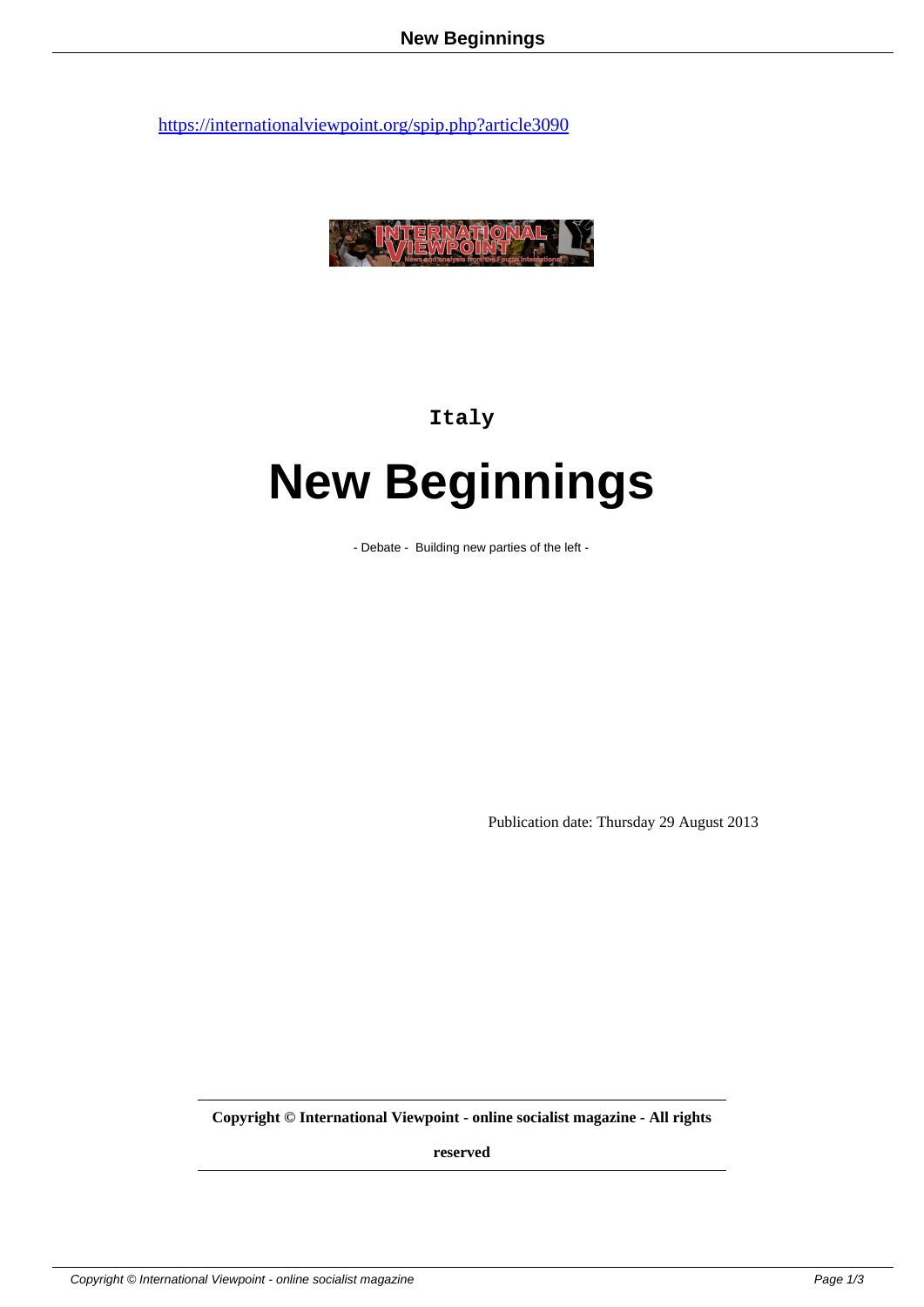**Sinistra Critica in Italy has been dissolved to give birth to two new political projects. This article "New Beginnings" is a translation of the final statement of Sinistra Critica national coordination (the Italian original is on the <b>Sinistra Critica site**). Articles presenting the two projects are <u>"A project for our times"</u> and <u>"Why a new organisation"</u>.

At the last National Conference of Sinistra Critica two alternative political and strategic positions stood counterposed and at the end resulted virtually equal. Our work in the last months has produced no meaningful progress towards a coming together of the two approaches that address important analytical and theoretical issues in a different way and, most important, give themselves different political projects and instruments.

We live this difficulty as our own weakness yet as inserted in the wider social and political Italian and European crisis. Almost everywhere, the anticapitalist left forces experience a difficulty both material and of political strategy.

The objective conditions dictated by the crisis and by that "class struggle" in reverse the ruling powers have been leading for several decades, should offer a favourable ground to forces aiming at social transformation. But the material reality tells that it is not so: in France, in Germany, in the UK and in Italy it is difficulty, breaking down of forces and even crisis that prevail.

Sinistra Critica has represented a political project which, in the framework of the Rifondazione comunista experience, aimed to blend the necessary refounding of marxist thought and practice with energies made available by the new social and political movements. In this sense, it has found inspiration and political project in social disputes, in the life and vicissitudes of the labour movement, in the antiglobalization and for peace movements, in the new feminism and in the lgbt movement.

Always keeping a firm orientation aimed at the reconstruction of a political anticapitalistic, internationalist, feminist, ecologist subjectivity and organization.

This project was developed along the 1990s and 2000s, in the political battle inside the PRC against that party's pro-government drift made evident particularly with the second Prodi government. We tried to show a way out of the deadlock of the left, alternative to the one proposed by Fausto Bertinotti and the Rifondazione leadership. That battle, concerning consensus, did not achieve the hoped for result.

But the winners of that dispute have achieved a Pyrrhic victory, that soon was transformed in the party's defeat, and they are among the main responsible for the disappearance of the left from the Italian political landscape.

We remain convinced that the experience we realized in the past years, or decades, has been right. It has been right to contest at its roots the political culture prevailing in the Italian left, stemming from the Togliatti's reformism and the inclination towards social compromise. It has been right to denounce the nefarious role that Stalinism has had in the history of the international labour movement, and to fight to retrieve "the memory of the defeated", the just historical battles of the opposers to the Third International. It has been right to work for the cultural renovation of marxism, retrieving the best theories and the freshness of Marx's critical apparatus against any attempt to ossify it. It has been right to fight against the burocratic apparatuses of the labour movement, in the political and trade-union field, upholding workers' self-organization and leading role as the only way to a real emancipation. It has been right to retrieve the ecologist thought as a vital point of an identity for a new left.